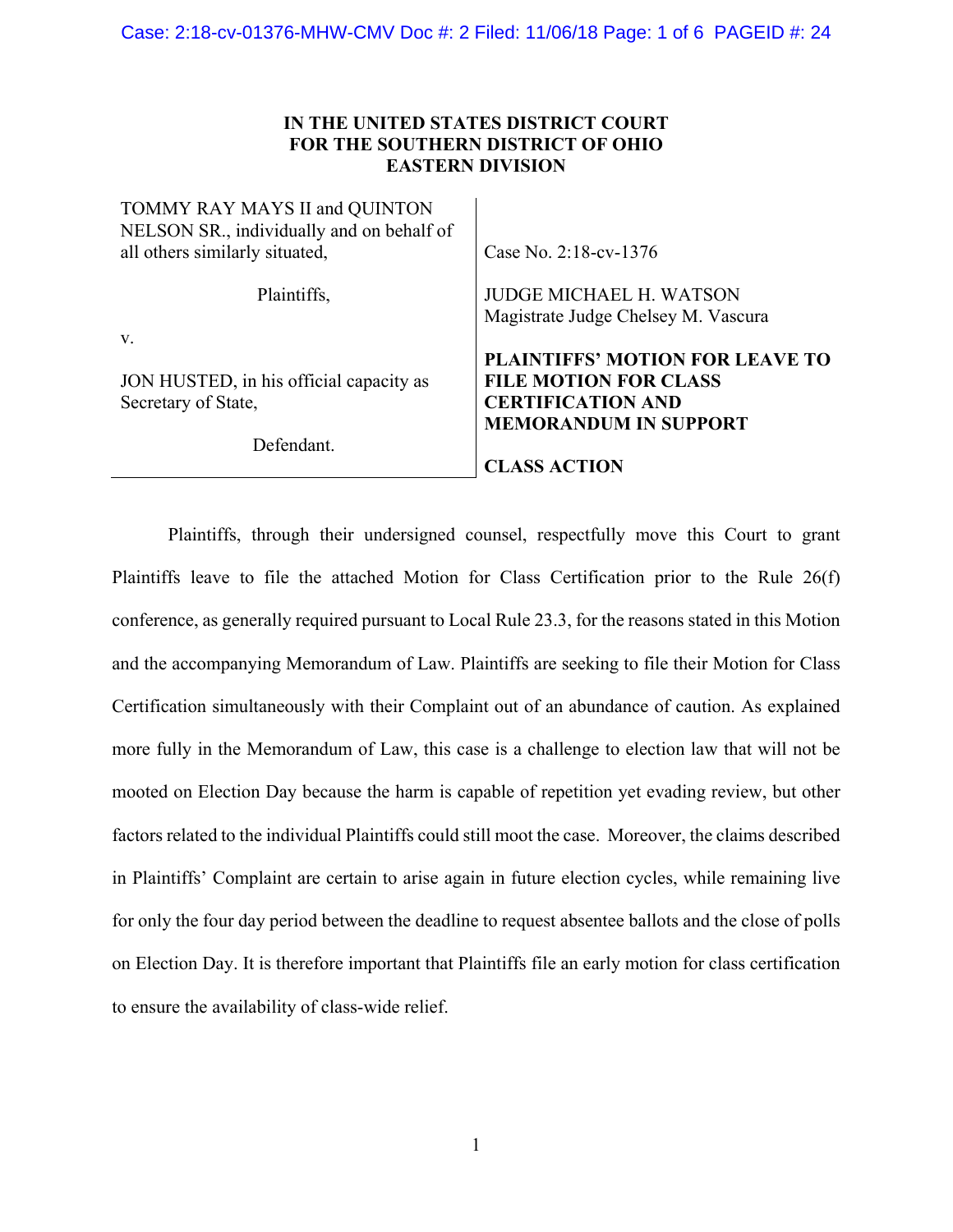WHEREFORE, Plaintiffs request the Court grant them leave to file their class

certification motion now, prior to a Rule 26(f) conference.

Dated: November 6, 2018

Mark P. Gaber\* Danielle M. Lang\* Jonathan M. Diaz\*† CAMPAIGN LEGAL CENTER 1411 K St. NW, Ste. 1400 Washington, DC, 20005 (202) 736-2200 mgaber@campaignlegalcenter.org dlang@campaignlegalcenter.org jdiaz@campaignlegalcenter.org

Locke E. Bowman\* Alexa Van Brunt\* Laura C. Bishop\* RODERICK AND SOLANGE MACARTHUR JUSTICE CENTER NORTHWESTERN PRITZKER SCHOOL OF LAW 375 East Chicago Avenue Chicago, Illinois 60611 (312) 503-1271 l-bowman@law.northwestern.edu a-vanbrunt@law.northwestern.edu laura.bishop@law.northwestern.edu

Respectfully submitted,

*/s/ Naila S. Awan* Naila S. Awan, Trial Attorney (0088147) DĒMOS 80 Broad Street, 4th Floor New York, NY 10004 (212) 485-6055 nawan@demos.org

Chiraag Bains\*‡ DĒMOS 740 6th Street NW, 2nd Floor Washington, DC 20001 (202) 864-2746 cbains@demos.org

## *Attorneys for Plaintiffs*

\**motions for admission* pro hac vice *forthcoming*  †*admitted to practice only in New York, supervision by Danielle Lang, a member of the D.C. Bar*  ‡*admitted to practice only in Massachusetts; practice limited pursuant to D.C. App. R. 49(c)(3)*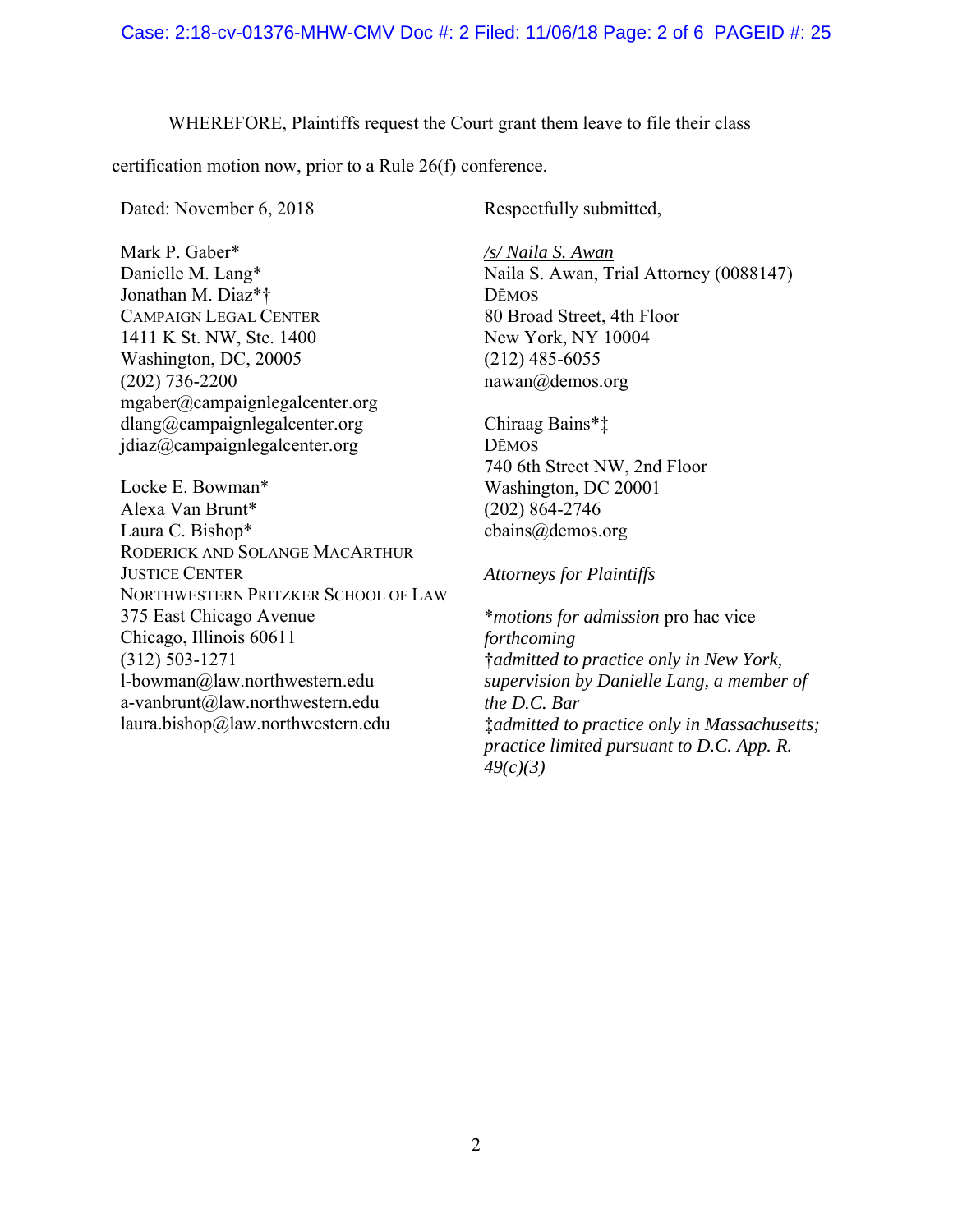## **MEMORANDUM OF LAW**

## **INTRODUCTION**

Plaintiffs, through their undersigned counsel, respectfully move this Court to grant Plaintiffs leave to file the attached Motion for Class Certification prior to the Rule 26(f) conference required pursuant to Local Rule 23.3. Out of an abundance of caution, Plaintiffs seek to file at this time in order to preserve the availability of class-wide relief in circumstances that are capable of repetition yet evading review.

### **ARGUMENT**

Plaintiffs are seeking to file their class certification motion simultaneously with their Complaint out of an abundance of caution. Because Plaintiffs' claims are only live for a short time (at most, the mere days spanning from the close of business on the Friday before the Election until polls close on the Tuesday of the Election), the capable-of-repetition-yet-evading-review exception to the mootness doctrine permits this case to proceed beyond Election Day. *See Libertarian Party of Michigan v. Johnson*, 714 F.3d 929, 931-32 (6th Cir. 2013) (holding that an election law challenge "is too short in duration to be fully litigated prior to the conclusion of the election cycle and, [ ] there is a reasonable expectation that the controversy will recur"). That exception applies in election law cases even where the recurrence may not necessarily be between the same parties. *See id.* ("There is also a reasonable expectation that this controversy will recur, at least with respect to some other candidate and political party. We have previously allowed election law challenges to move forward even if the challenging parties do not have cognizable legal interests" because "the standard for the second prong of the mootness exception is 'somewhat relaxed in election cases.'" (quoting *Lawrence v. Blackwell*, 430 F.3d 368, 372 (6th Cir. 2005)).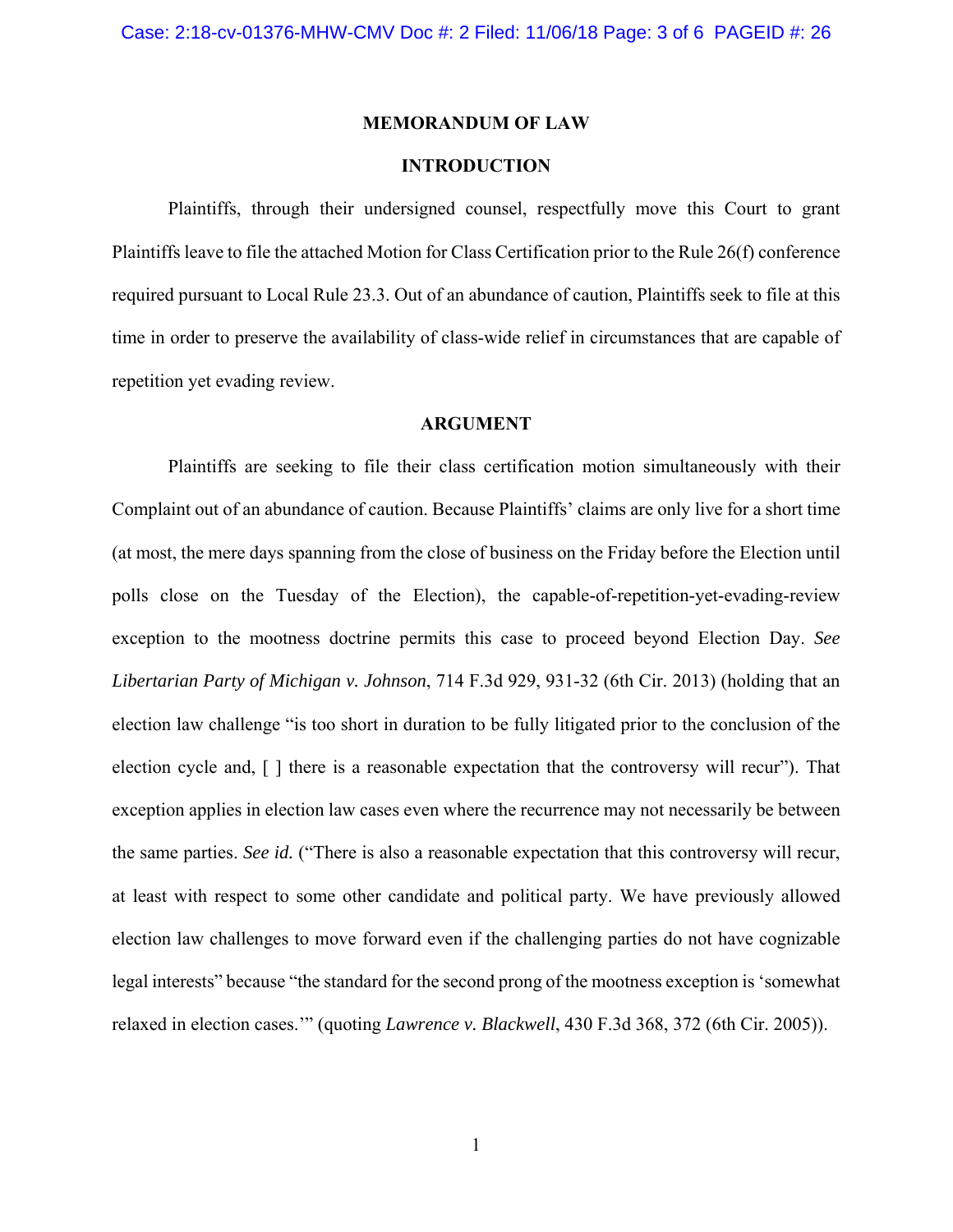#### Case: 2:18-cv-01376-MHW-CMV Doc #: 2 Filed: 11/06/18 Page: 4 of 6 PAGEID #: 27

Although the election calendar will therefore not moot this case, other factors related to the individual Plaintiffs could, and thus it is important that Plaintiffs file an early motion for class certification to ensure the availability of class-wide relief. This is particularly true where, as here, the claims described in Plaintiffs' Complaint are certain to arise again in future election cycles, while remaining live for only the four-day period between the deadline to request absentee ballots and the close of polls on Election Day. Once a motion for class certification is filed, the class may proceed even if the named Plaintiffs' claims become moot. *See Carroll v. United Compucred Collections, Inc.*, 399 F.3d 620, 625 (6th Cir. 2016); *Barry v. Corrigan*, 79 F. Supp. 3d 712, 727 (E.D. Mich. 2015) ("It is well-established in this Circuit that mooting the named plaintiffs' claims while a motion for class certification is pending does not moot the case."). Plaintiffs therefore request the Court grant them leave to file their class certification motion now, to ensure class-wide relief remains available.

#### **CONCLUSION**

 For the foregoing reasons, Plaintiffs request that the Court grant them leave to file their class certification motion pursuant to Local Rule 23.3, and direct the Clerk to docket the attached motion for class certification as filed on today's date.

Dated: November 6, 2018

Mark P. Gaber\* Danielle M. Lang\* Jonathan M. Diaz\*† CAMPAIGN LEGAL CENTER 1411 K St. NW, Ste. 1400 Washington, DC, 20005 (202) 736-2200 mgaber@campaignlegalcenter.org dlang@campaignlegalcenter.org jdiaz@campaignlegalcenter.org

Respectfully submitted,

*/s/ Naila S. Awan* Naila S. Awan, Trial Attorney (0088147) DĒMOS 80 Broad Street, 4th Floor New York, NY 10004 (212) 485-6055 nawan@demos.org

Chiraag Bains\*‡ DĒMOS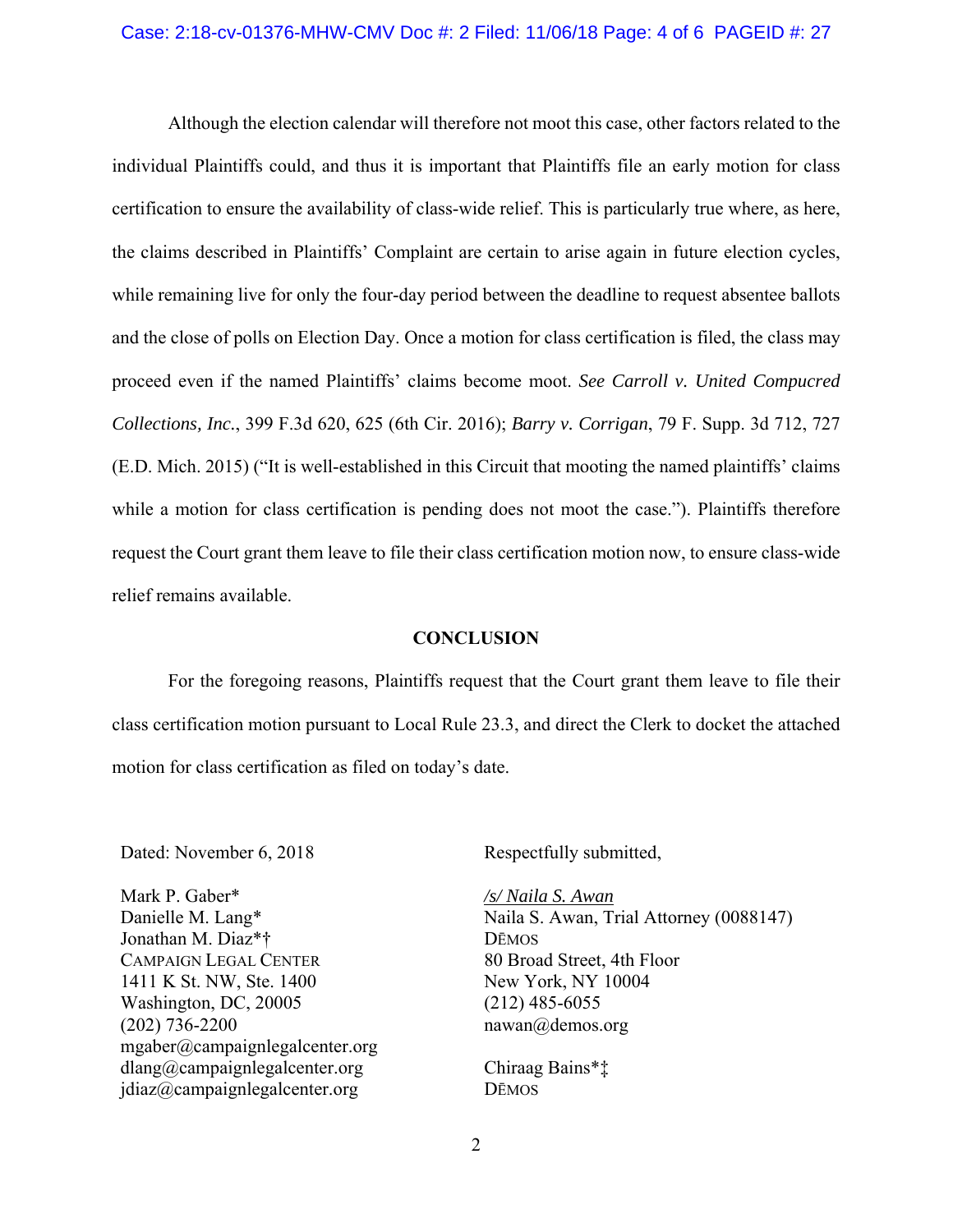## Case: 2:18-cv-01376-MHW-CMV Doc #: 2 Filed: 11/06/18 Page: 5 of 6 PAGEID #: 28

Locke E. Bowman\* Alexa Van Brunt\* Laura C. Bishop\* RODERICK AND SOLANGE MACARTHUR JUSTICE CENTER NORTHWESTERN PRITZKER SCHOOL OF LAW 375 East Chicago Avenue Chicago, Illinois 60611 (312) 503-1271 l-bowman@law.northwestern.edu a-vanbrunt@law.northwestern.edu laura.bishop@law.northwestern.edu

740 6th Street NW, 2nd Floor Washington, DC 20001 (202) 864-2746 cbains@demos.org

*Attorneys for Plaintiffs* 

\**motions for admission* pro hac vice *forthcoming*  †*admitted to practice only in New York, supervision by Danielle Lang, a member of the D.C. Bar*  ‡*admitted to practice only in Massachusetts; practice limited pursuant to D.C. App. R. 49(c)(3)*